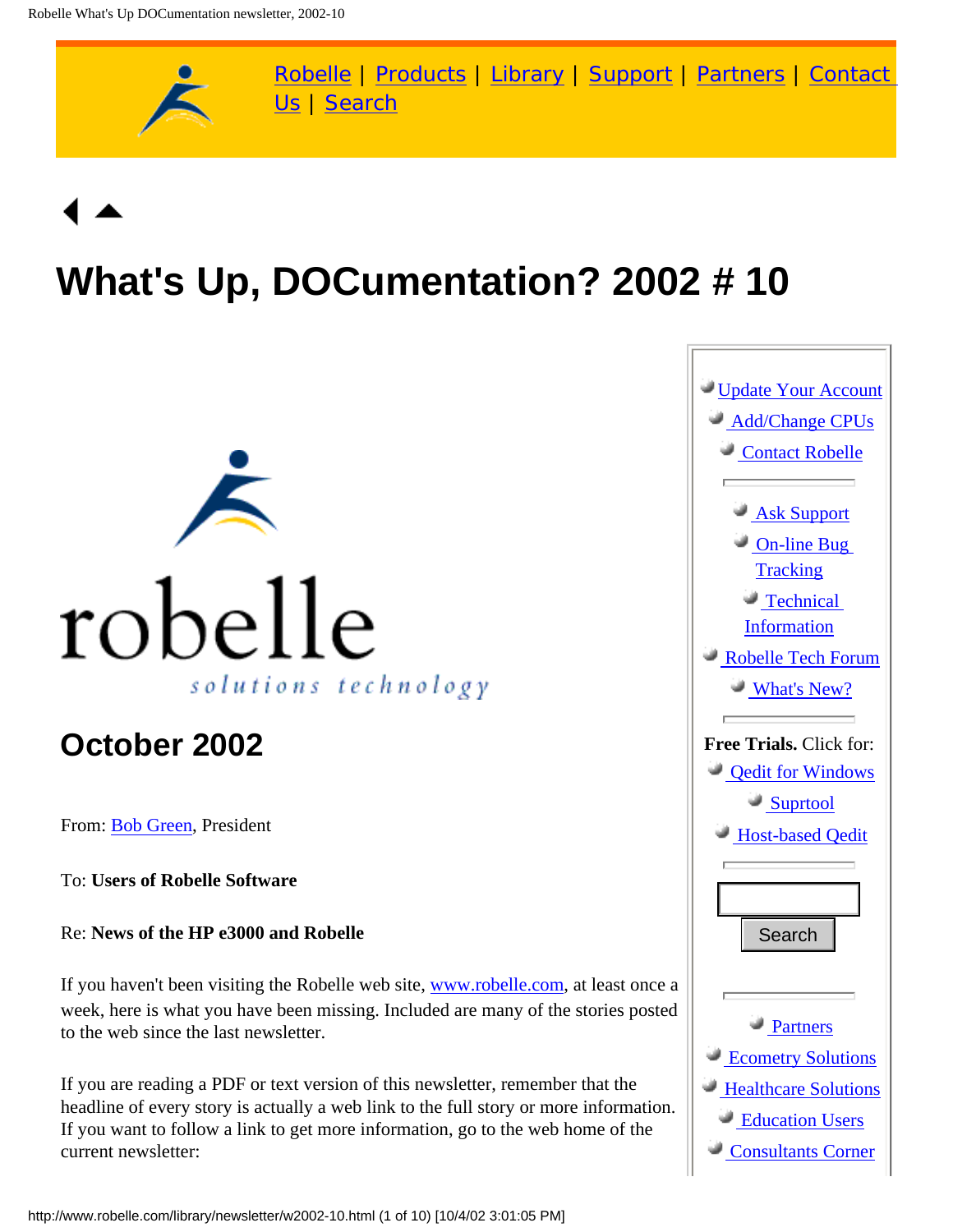<http://www.robelle.com/library/newsletter/latest.html> **Table of Contents:** • [News and Upcoming Events](#page-1-0) ● [HP Tips](#page-3-0) • [Qedit for Windows Tips](#page-4-0) ● [Windows/PC Tips](#page-5-0) • [Suprtool Tips](#page-5-1) • [HP-UX and Migration Planning](#page-5-2) ● [Links/Resources](#page-6-0) ● [Host-Based Qedit Tips](#page-8-0) **Products**  [Qedit for Windows](http://www.robelle.com/products/qwin/)  [Qedit for e3000](http://www.robelle.com/products/qedit/)  [Suprtool for e3000](http://www.robelle.com/products/suprtool/)  [Suprtool Training](http://www.robelle.com/products/courses/) **Newsletter Current Issue**  [Subscribe](http://www.robelle.com/forms/wudsubscribe.html)  [Library](http://www.robelle.com/library/)  [About Robelle](http://www.robelle.com/company.html)  [About the HP e3000](http://www.robelle.com/support/hp3000.html)  [About HP-UX](http://www.robelle.com/abouthpux.html)

## <span id="page-1-0"></span>**News and Upcoming Events**

### **[Robelle Here To Stay](http://www.robelle.com/library/press-release/heretostay.html)**

*Press Release:* "Organized for the Future"

Robelle is committed to servicing the 3000 market, as well as the segment that migrates to HP-UX, with current and continually enhanced solutions. We will be supporting Suprtool and Qedit for many years to come. Robelle is here to stay, and **Robelle has the resources to do it.** We have streamlined the company and our business processes to better enable us to service your changing needs at the highest service standards. ... Just because HP is retiring MPE, does not mean that we have stopped work on it. Quite the contrary!... We have been very busy. Click the link above for more information on our plans.

### **["Getting Started with Eloquence"](http://www.robelle.com/hpworld/2002/welcome.html#eloquence)**

One of the most interesting duo talks at HPWorld show this year was by Tien-You Chen and Michael Marxmeier Tien-You has been the Database Architect at CSY for years and is sorry to see TurboIMAGE retired, but he is "happy to tell you we have found a perfect replacement."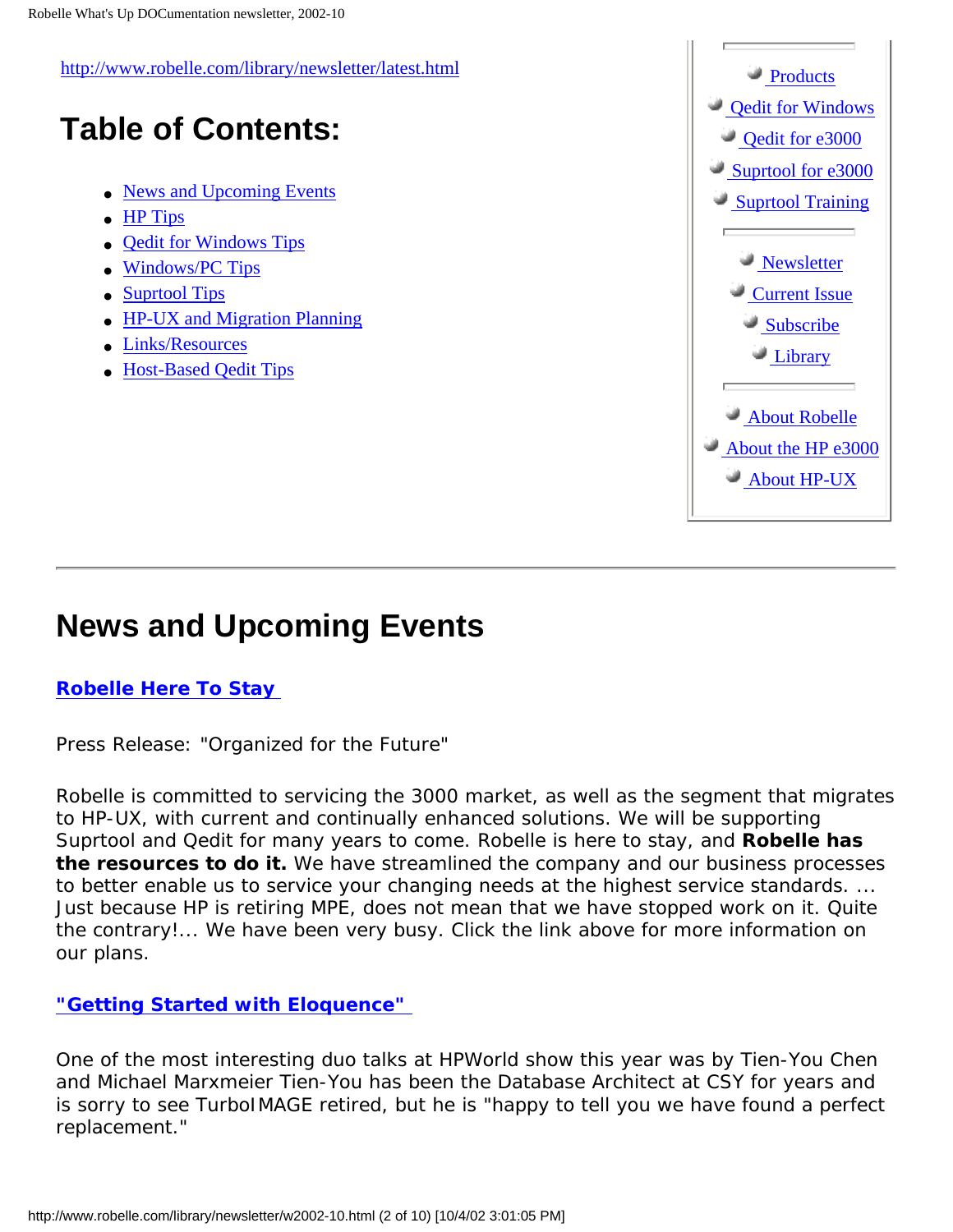Michael Marxmeier, of Marxmeier Software AG and the author of Eloquence, explained that Eloquence was first released in 1989 as a solution to move the HP 250/260 to HP-UX and was intended to be a 2-3 year solution. It now has 2500+ installations worldwide and is used by about 60+ vars/isvs in a wide range of applications.



**Neil Armstrong, Michael Marxmeier and Bob Green**

Click the link above for a full report.

#### **[Photos from HPWorld](http://www.robelle.com/hpworld/2002/welcome.html#photos)**

Click link for some photos from HPWorld, including our Robelle team (Tammy Roscoe, Bob Green, Mary Ann Green and Neil Armstrong), our choice for the most fun booth (Strategic Memory with car racing), Quantum giving away a new Mini Cooper, and Forsythe with a life-sized Chess game.

#### **[hpworld: the OpenMPE Session](http://www.robelle.com/hpworld/2002/welcome.html#openmpe)**

*Reported by Gavin Scott, Allegro (gavin@allegro.com)*

At Tuesday afternoon's two hour OpenMPE session, HP's Mike Paivinen and Kriss Rant provided details about the decisions HP has recently made that affect the topics of concern to the OpenMPE and MPE "homesteading" community. The results are positive.

Click the link above to read Gavin's full report.

### **[News from HPWorld!](http://www.robelle.com/hpworld/2002/welcome.html#news)**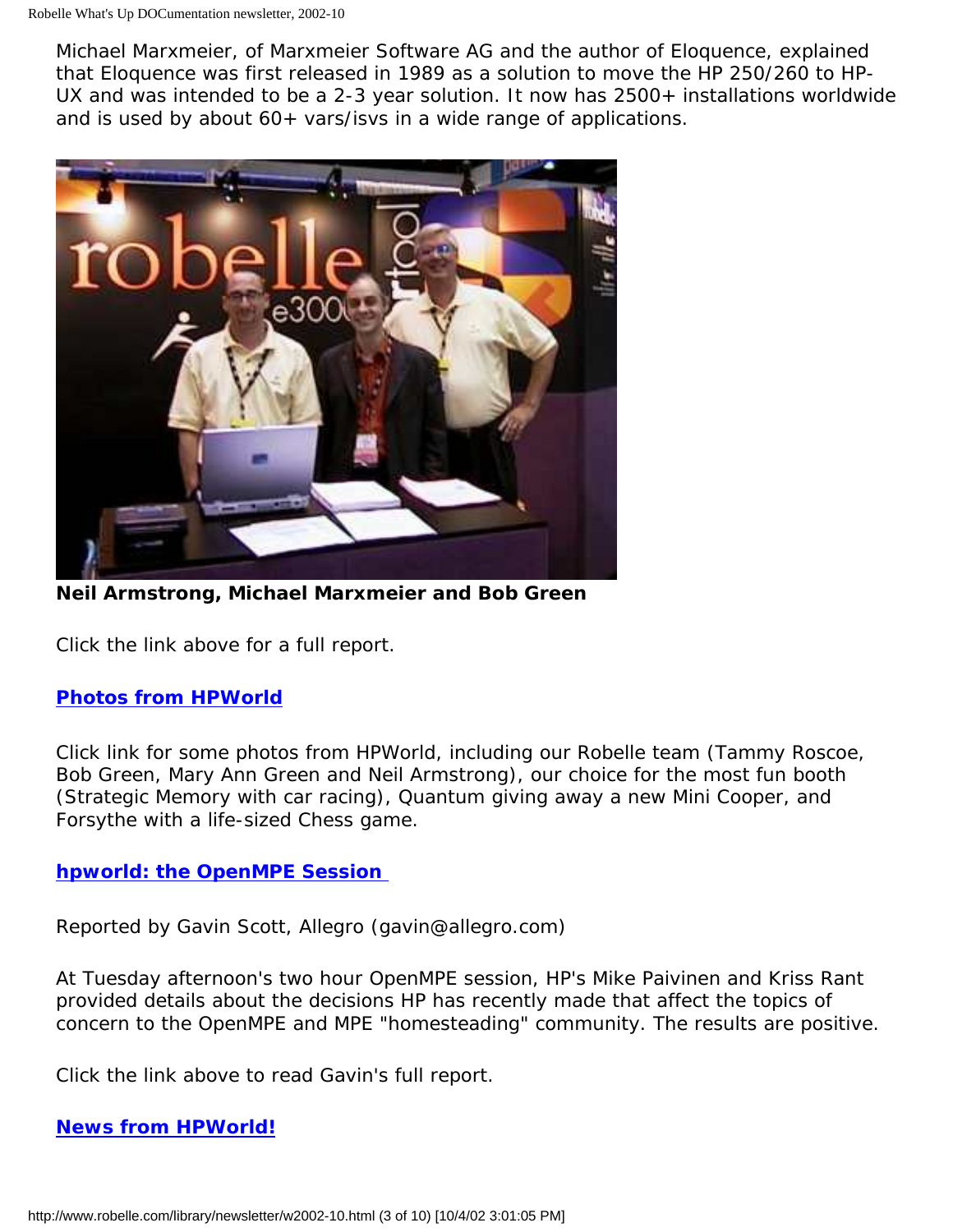Direct from the show floor and the sessions:

Acucorp Cobol stopped by our booth to let us know that their HP3000 Cobol compiler version 5.22 and higher now reads Qedit format files. You can get more information about their products from [www.AcuCorp.com](http://www.acucorp.com/)

At the Management Roundtable on Thursday morning, Interex tried to bar the press from attending! Security was called when Ron Seybold of the [NewsWire](http://www.3000newswire.com/) tried to enter, but the audience spoke up for him and he was allowed to stay. One of speakers announced that support for MPE systems could be extended beyond 2006 for selected North American customers.

Dave Wilde of HP announced that HP has a new Investment Protection Program where users of A and N class MPE systems can get 50% trade-in against a future HP-UX upgrade. In regard to the future of MPE, Dave said that HP intends to pursue license transfers and license creation to enable creation of MPE emulators.

SIGIMAGE meeting was well attended and SIGIMAGE will continue to exist. Tien-You Chen gave an overview of new features in the latest version of TurboIMAGE, including the second round of scalability enhancements, known as the Extended HighWater Mark enhancement. One other important note is if you are going to use the Large File database feature on MPE/iX 7.5 you will need to get the patch TIXMXA4. Stay tuned for more details.

Carly gave the opening keynote speech and did not mention the HP 3000 even once.

Michael Marxmeier, who created Eloquence in 1989 and whose firm still supports and enhances it, announced a "letter of understanding with HP to transfer all the rights to Eloquence to Marxmeier Software". Since they already do all the support and R&D, nothing will change, except dropping "HP" from the product name. This is great news for users, since it means that a small, focused, nimble software company will take over all aspects of Eloquence. Bob Green says: "I was so impressed with Eloquence, that I decided to be a reseller. Check out [eloquence3000.com](http://eloquence3000.com/) and email me when you are ready for a demo."

Orly Larson, famous MPE booster, has retired from HP after 30 years, but he is at the show greeting old friends.

## <span id="page-3-0"></span>**HP Tips**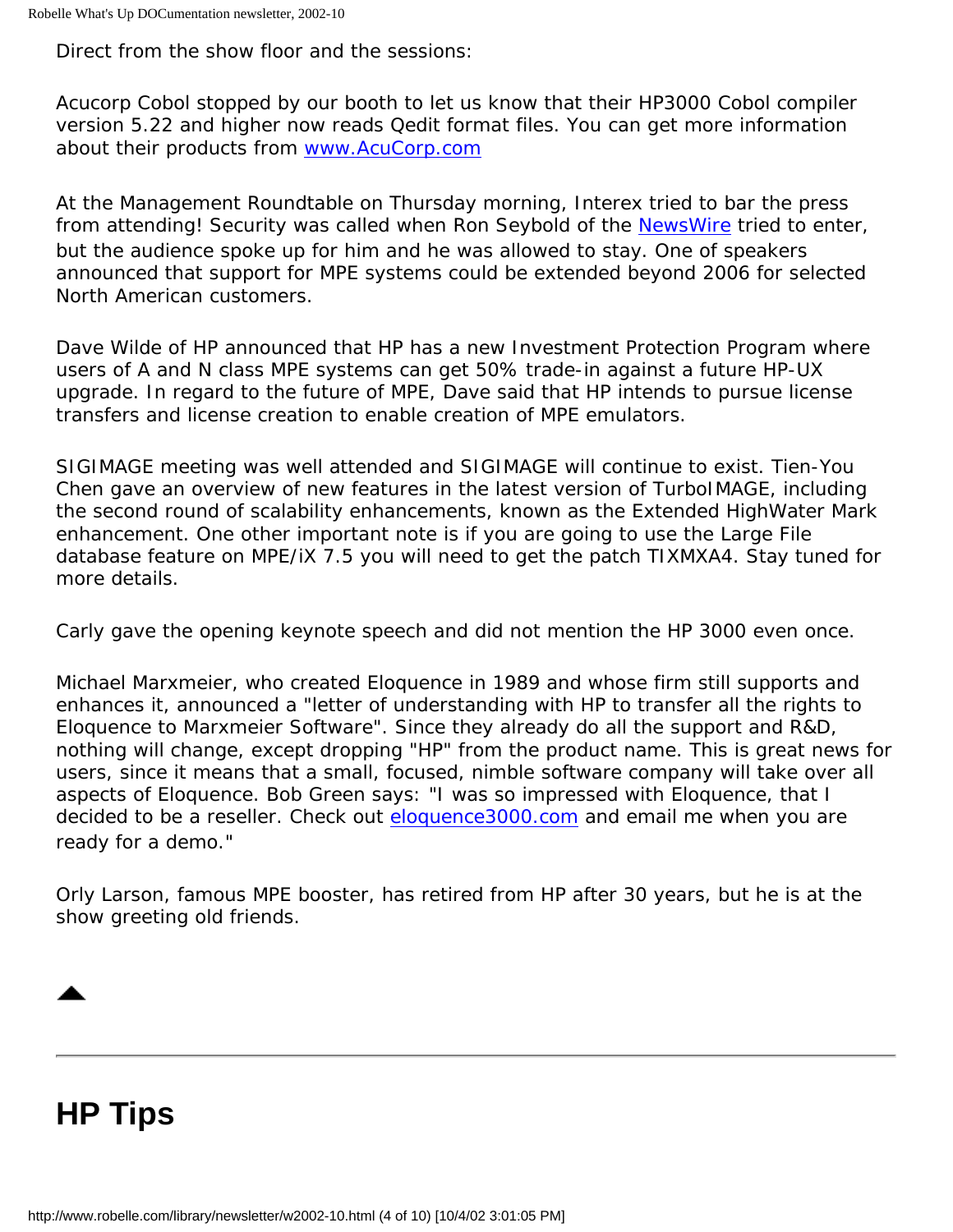#### **[New N-Class MPE Servers](http://www.hp.com/products1/servers/rackoptimized/mpeix/nclass/index.html)**

HP announced new N-class servers today. According to [this HP N-class brochure:](http://3kworld.com/subSites/subSite63/images/5980-7113.pdf) *The new HP e3000 N-Class server packs the new PA-8700, and up to 750-MHz, into a high performance into a sleek package. Its superior rackability—with four servers to a rack—provides massive performance density to give you maximum power per square foot.* 

9/4/2002

#### **[New A-Class MPE Servers](http://www.hp.com/products1/servers/rackoptimized/mpeix/aclass/index.html)**

HP announced new servers today based on the PA-8700 chips: A400-100-150, A500- 100-200, and A500-200-200. According to [this HP brochure](http://3kworld.com/subSites/subSite63/images/5980-7112EN.pdf): *the updated HP e3000 A400 and A500 servers double the performance and capability of the previous A-Class servers in the same compact package—and at the same affordable price.*

#### **[MPE/iX 7.5 Released](http://www.hp.com/products1/mpeix/operating/mpeix75/index.html)**

HP has released a new version of MPE/iX (probably the last one). Read about 7.5 at the link above or in [this PDF brochure.](http://3kworld.com/subSites/subSite63/images/5981-3065EN.pdf) Regarding Robelle products and 7.5, you should have at least Suprtool version 4.3.03 and Qedit version 5.0 (or a higher version!) and you probably do.

## <span id="page-4-0"></span>**Qedit for Windows Tips**

#### **Productivity on Both the 3000 and the 9000**

"We've been using Qedit for Windows to edit MPE COBOL source code on our HP-3000, as well as accessing UNIX files on our HP-9000. It's been a huge time-saver on the 9000, because we no



longer have to telnet into the box and vi the file - we just edit it right here on our PC's. We have an employee directory on our web site, which is driven from a flat CSV file. There are constant updates to the directory, and the time savings will pay for Qedit in the very short term."

- Dave Phillips Programmer/Web Developer, Gavilan College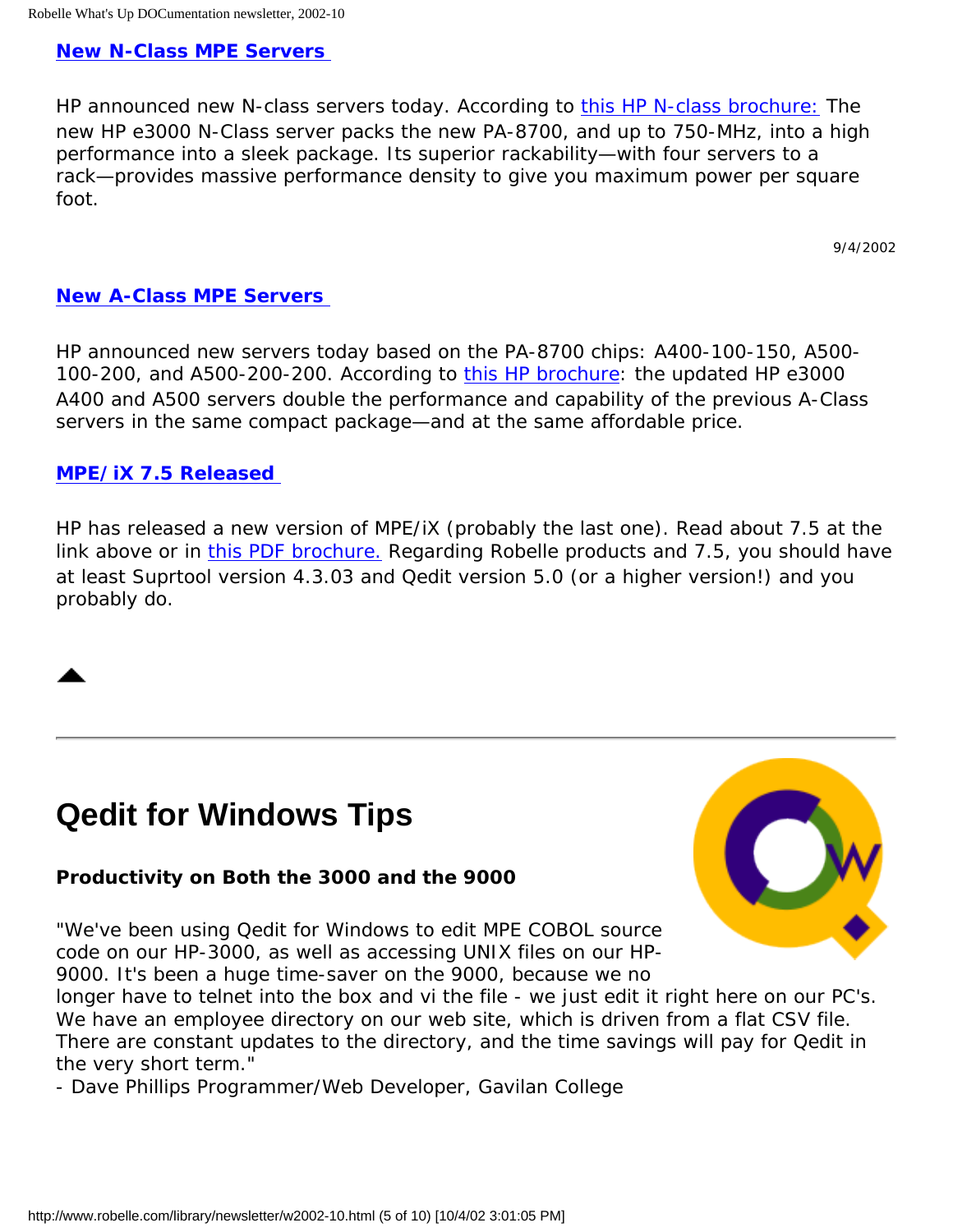## <span id="page-5-0"></span>**Windows/PC Tips**

#### **[Visual Basic and HP 3000 Examples](http://www.xformix.com/vbexample/vb/vb3k/vb3k-3.htm)**

Remote Procedure Calls allow you to run subroutines across a a network. This example from Transformix shows how to issue TurboIMAGE calls from a Visual Basic program across an network.

For more Windows tips, visit the [permanent location](http://www.robelle.com/tips/windows.html) of these articles.

<span id="page-5-1"></span>**Suprtool Tips**

#### **[Brochure: Suprtool for HP-UX](http://www.robelle.com/products/suprtool/stuxbrochure.pdf)**

We have produced a new flier for the Suprtool/UX product and you can download the PDF version from our web site. Or you can email sales@robelle.com and request a printed copy by slow mail. From the Suprtool/UX brochure:



*On the day after HP's obsolescence notice, Robelle identified the Eloquence database as a valuable option for HP 3000 sites moving to HP-UX. In a few short weeks we produced a new Eloquence version of Suprtool and had it in user hands for testing.* 

### <span id="page-5-2"></span>**HP-UX and Migration Planning**

#### **[3kworld: History of Eloquence](http://www.3kworld.com/newsroom.asp?appmode=itemDetail&news_PK=4379)**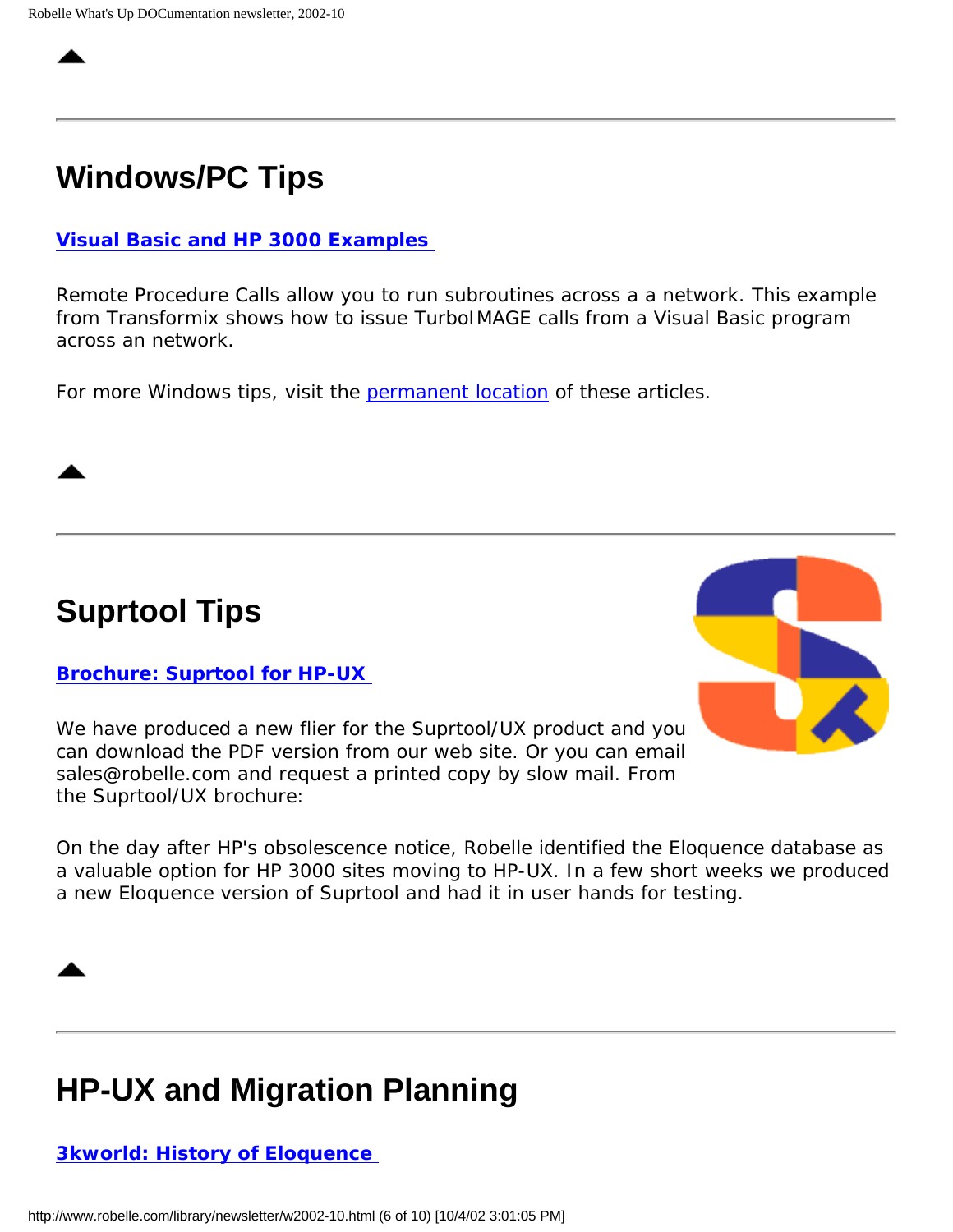From the 3kworld web site, read this fascinating history of the IMAGE-lookalike database.

#### **[HP: Hardware Conversion Kits](http://3kworld.com/subSites/subSite63/images/5981-3273EN.pdf)**

*HP e3000 Hardware Conversion Kits provide real value for your server investment. They enable you to convert your existing HP e3000 A-Class and N-Class server hardware to HP-UX server hardware at no cost.*

Click link for HP PDF file.

#### **[New HP White Papers](http://www.hp.com/products1/mpeixservers/info_library/wp/index.html)**

HP has six new white papers on their web site, including business planning guide, compilers and user interfaces, KSAM and MPE file system, MPE commands and networks, technical planning guide, and TurboIMAGE and databases.

#### **[HP Webcast Online: Database Issues](http://hpmsweb1.com/content/438_848/07-23-02.htm)**

George Stachnik has been hosting a series of webcasts on issues related to the HP 3000 end of life. The July 23rd webcast was on "Database Issues" and is now archived for online viewing.

#### **[Final Transition Webcast](http://www.hpbroadband.com/program.cfm?key=e3000mod6)**

The HP web site now has the last part of George's 3000 transitions webcasts: "Putting It All Together."

### <span id="page-6-0"></span>**Links/Resources**

#### **[Transformix: Migration Software and Services](http://www.xformix.com/)**

TransforMix tools include middleware, application renovation tools for adding graphical user interfaces and web-enabling applications. They were the first ones to recognize the potential of HP Eloquence for MPE users, long before HP announced the retirement of MPE.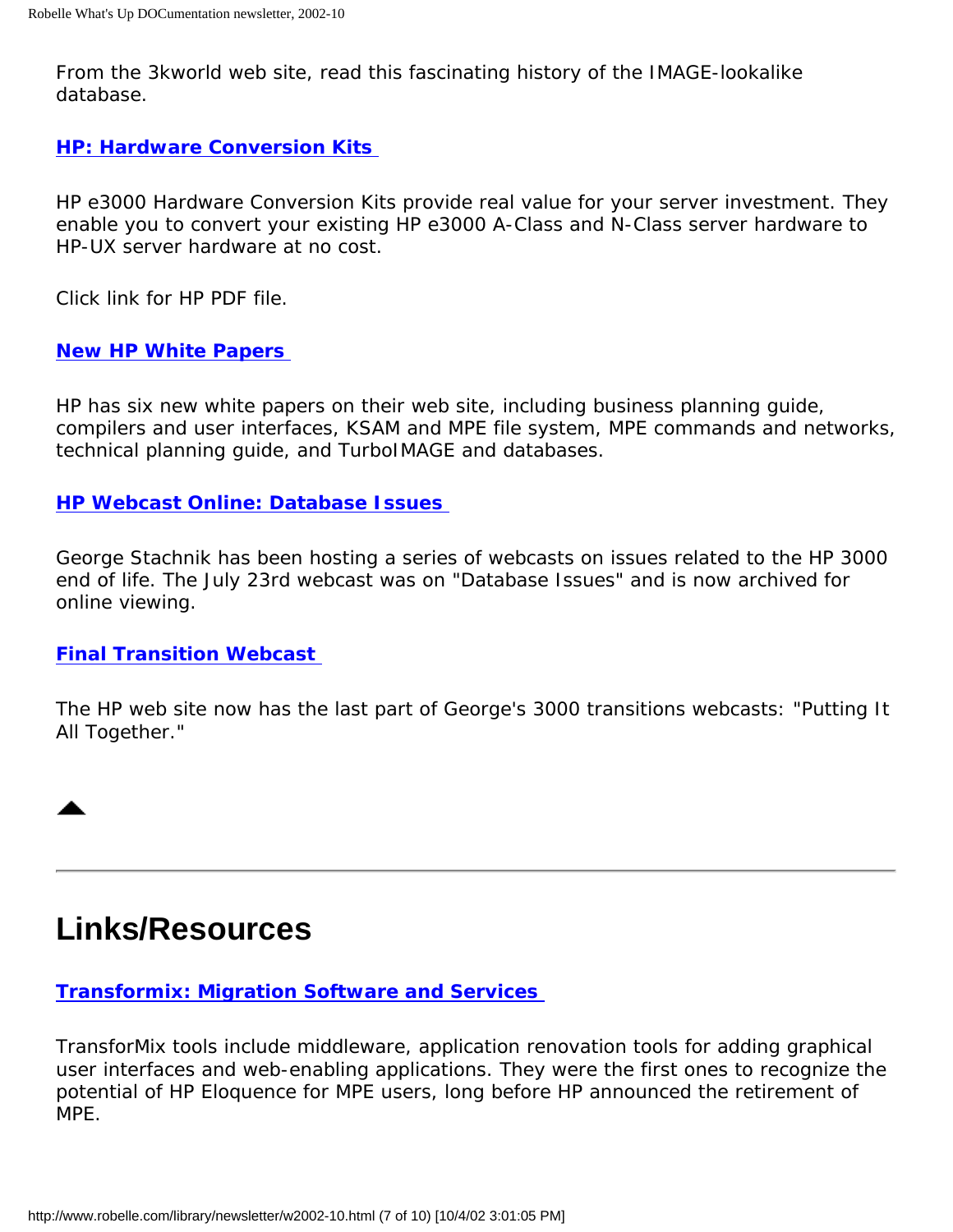#### **[robelle.com: a 3000 Information Hub](http://www.robelle.com/sitemap.html)**

Explore the riches of the Robelle website! At Robelle we're continually researching various sources and updating our website with industry software tips, information resources and current happenings of interest to the HP 3000 customer. Whether you need to answer questions about Qedit and Suprtool, boost your MPE and HP-UX skills or hear about the latest happenings in the 3000 world, the Robelle sites have something for you. Plus…it's easy to navigate through our many layers of great information.

Just scroll down the left side of our home page to find dozens of useful links. And the right side contains daily news and tips about the HP 3000 and Robelle.

[White Papers](http://www.robelle.com/library/papers/) | [Product Manuals](http://www.robelle.com/library/manuals/) | [Training Courses](http://www.robelle.com/products/courses/) | HP Encyclopedia on MPE [HP-UX](http://www.robelle.com/library/smugbook/) | [Technical Tips](http://www.robelle.com/tips/index.html) | Downloadable [Product Updates](http://www.robelle.com/products/whatsnew.html) & [Demos](http://www.robelle.com/forms/info.html) | Links to HP [3000](http://www.robelle.com/support/hp3000.html) and [HP 9000](http://www.robelle.com/abouthpux.html) Resources | [Newsletters](http://www.robelle.com/library/newsletter/) | [Daily News](http://www.robelle.com/#news) | [Migration Resources](http://suprtool.com/move) | [Directory of Consulting Services for HP 3000 & Robelle Products](http://www.robelle.com/consultants.html) | [Tutorials](http://www.robelle.com/library/tutorials/) like… Speeding up Quiz using Suprtool, IMAGE Internals & Performance, HP-UX for MPE Users

#### **[Homesteading: Recycled 3000s from Phoenix Systems](http://3kworld.com/newsroom.asp?appmode=itemDetail&news_PK=4399)**

With many sites thinking of staying on the 3000 as long as practical, this page of Frequently Asked Questions from Phoenix Systems is very timely.



#### **[Allegro: Our Technical Support Resource](http://www.robelle.com/tips/allegro.html)**

Since fall 2001, Robelle has been phasing in Allegro Consultants of San Jose, California [\(www.allegro.com\)](http://www.allegro.com/) as a technical support resource for our customers. We are very pleased with the results. Now they are handling all the initial support contacts, with our in-house programming team which is as always still available as backup for difficult and perplexing issues.

Allegro has the strongest team of technical expertise in the HP 3000 area, plus years of experience in HP-UX as well. This is the reason we selected them to assist us. With the prospect of declining volume in the future, it made sense to outsource the first line of support to a firm that already has an MPE/HP-UX staff in place, already knows our products from using them, and already provides tech support for other firms. By sharing these great people, we can ensure economical and knowledgeable support for our customers for years ahead.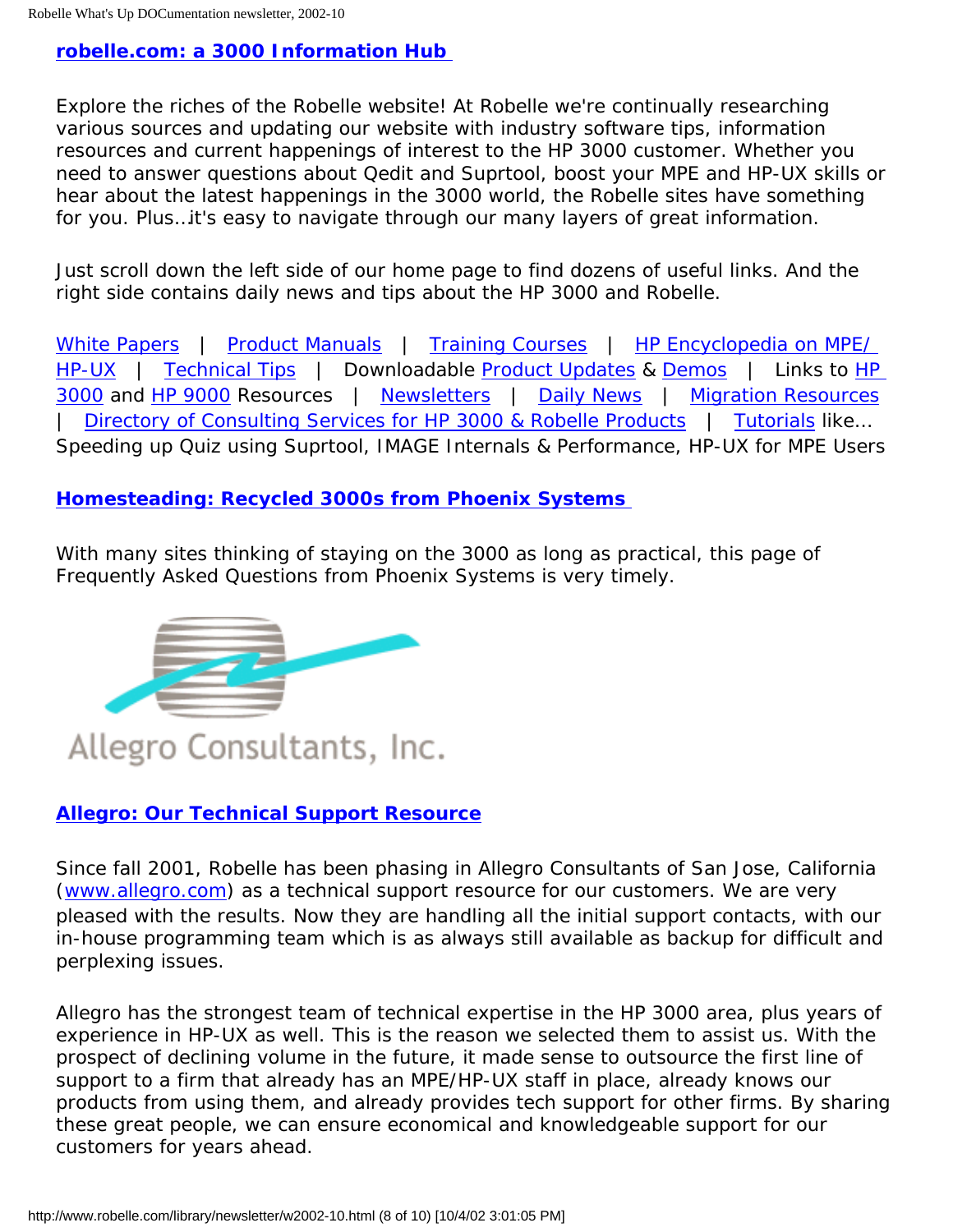Click the link above for more of the Allegro story.

#### **[Transforming to SAPdb Datatypes](http://www.robelle.com/tips/sapdb.html#datatypes)**

Recently we explored the benefits and drawbacks of using SAPdb as an alternative enterprise-level DBMS. Now we are going to take a closer look at the datatypes available for transforming a TurboIMAGE database.

### <span id="page-8-0"></span>**Host-Based Qedit Tips**

#### **[How Do I Undo Mistakes?](http://www.robelle.com/support/qedit/undo.html)**

Users often tell us that they know there are lots of Qedit features that they have never tried. While the best way to learn may be to "Just Do It", this can be dangerous unless you also have a way to "Just Undo it". That's where the appropriately-named Undo command comes in.

Click link above for the details.

### **Newsletter Distribution**

Robelle Solutions Technology Inc. provides the *What's Up, DOCumentation?* newsletter as a service to our customers. The newsletter is available on the web: in HTML format for browsing and PDF format for printing. Visit [www.robelle.com/library/newsletter/](http://www.robelle.com/library/newsletter/)

Comments about this issue, as well as ideas for future issues, including news, tips, and suggestions for articles, can be sent to [bgreen@robelle.com.](mailto:bgreen@robelle.com)

### **Previous Issue: September Newsletter**